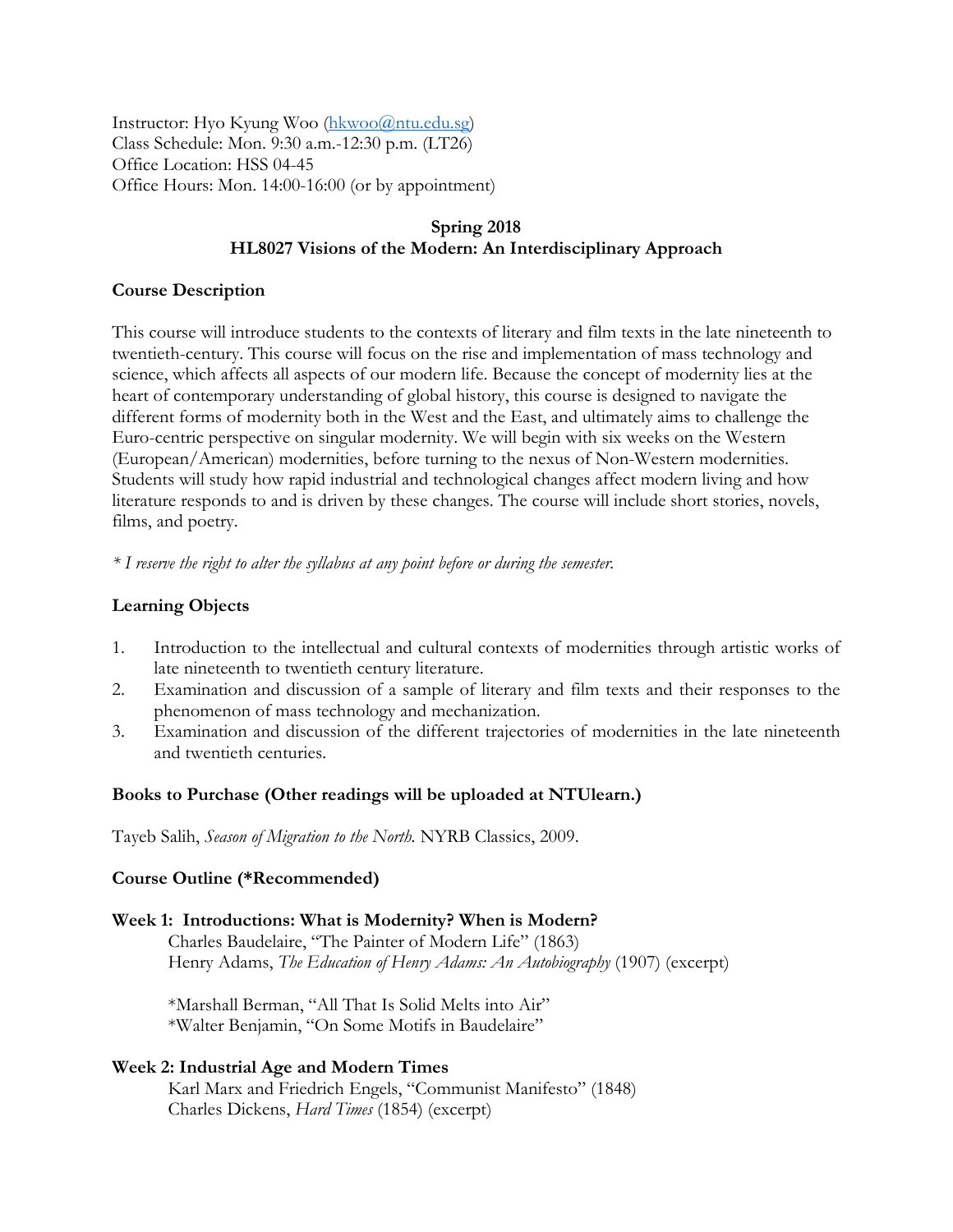*Film in Class*: Charlie Chaplin's *Modern Times* (1936)

#### **Week 3: Empire and the Modern World**

Rudyard Kipling, "The White Man's Burden" (1899) Eric Hobsbawm, *The Age of Empire:* 1875-1914 (1987) excerpt

\*Hubert Harrison, "The Black Man's Burden: A Response to Kipling" \*Peter Hamilton, "The Enlightenment and the Birth of Social Science"

#### **Week 4: City and Modern Consciousness**

Virginia Woolf, *Mrs. Dalloway* (excerpt) Park Tae-won, "One Day of Novelist Mr. Gubo" in *On the Eve of the Uprising and Other Stories from Colonial Korea*

#### **Wee 5: Money, Love, and Technology in Modern Life**

F. Scott Fitzgerald, "My Last Flappers," "May Day" in *Tales of the Jazz Age Film in Class: The Great Gatsby* (2013)

#### **Week 6: Gender and Modernity: Modern Girl and City (1)**

Stephen Crane, "Maggie: A Girl of the Streets*"* (1893)

## **Week 7: Gender and Modernity: Modern Girl and Technology (2)**

Na Hye-Seok, "Kyenghee" (1918) in *Questioning Minds: Short Stories by Modern Korean Writers* Mina Loy, "Feminist Manifesto" (1914) <https://oncomouse.github.io/loy/feminist.html> *Film in Class*: *The World of Suzie Wong* (1960)

# **Week 8: Modernity and its Discontent (1): Asian Modernity**

Takeuchi Yoshimi, "What Is Modernity?" (1910) Lu Xun, *The True Story of Ah Q*.

\*S.N. Eisenstadt, "Multiple Modernities"

## **Week 9: Modernity and it Discontent (2): Caribbean Modernity**

Derek Walcott, "A Far Cry from Africa"; "After The Storm,"; "Forest of Europe," "A City Death by Fire," "Love After Love," "The Sea is History," "Midsummer Tobago"

\*Dipesh Chakrabarty, from *Provincializing Europe* \*Gregor McLennan, "The Enlightenment Project Revisited"

## **Week 10: Mobility and Modern Technology (1): Travelers and Tourism**  Jamaica Kincaid, *A Small Place* (1988).

\*Enrique Dussel, "World-System and Transmodernity"

# **Week 11: Mobility and Modern Technology (2): Migration**

Tayeb Salih, *Season of Migration to the North.* 

\*Paul Gilroy, *The Black Atlantic.*